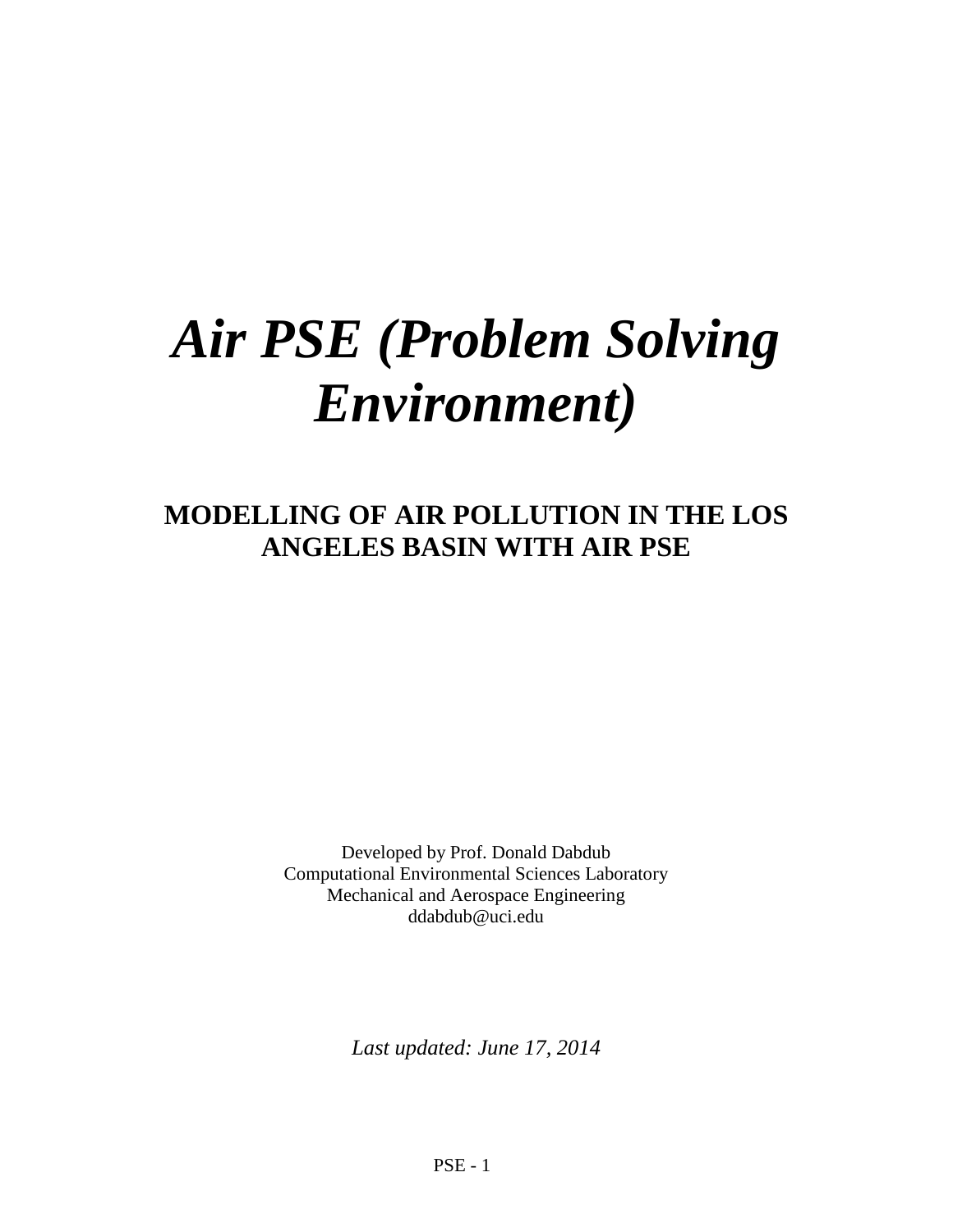# *THE BASICS OF ATMOSPHERIC COMPUTER MODELS*

An air pollution model is a computer program that computes how the different chemical species in the atmosphere move and mix, and how they react with one another. The results from these computations produce a simulation to what is happening in the real world. The model creates a virtual world where virtual experiments can be performed. This is important since there are many experiments that cannot be performed in the real world. For example, the model can compute answers to questions like "what if factories put out half as much carbon monoxide", or "what if car traffic is reduced by one-third". Using the model results from these experiments, policy makers can determine the effect of reducing industry emissions or decreasing car use. An air pollution model is never exact in its attempt to simulate the atmosphere, but a well-designed air pollution model provides an approximation to the real atmosphere that is accurate enough to be very useful.

There are many components that affect air pollution. Winds, temperature, anthropogenic and biogenic emissions, and amount of sunlight are a few of these components. The model takes these components from measurements and observations as the input parameters and calculates the concentration of the species of interest in the simulated atmosphere. To take all the needed measurements for the Air PSE is a big job, so these measurements are only available for a relatively small number of days.



# *THE BASICS OF ATMOSPHERIC CHEMISTRY*

#### Particulate Matter

Formation of ozone involves complex processes and chemical reactions. Ozone precursors are Volatile Organic Compounds (VOC) and Nitrogen Oxides ( $NO<sub>X</sub> = NO + NO<sub>2</sub>$ ).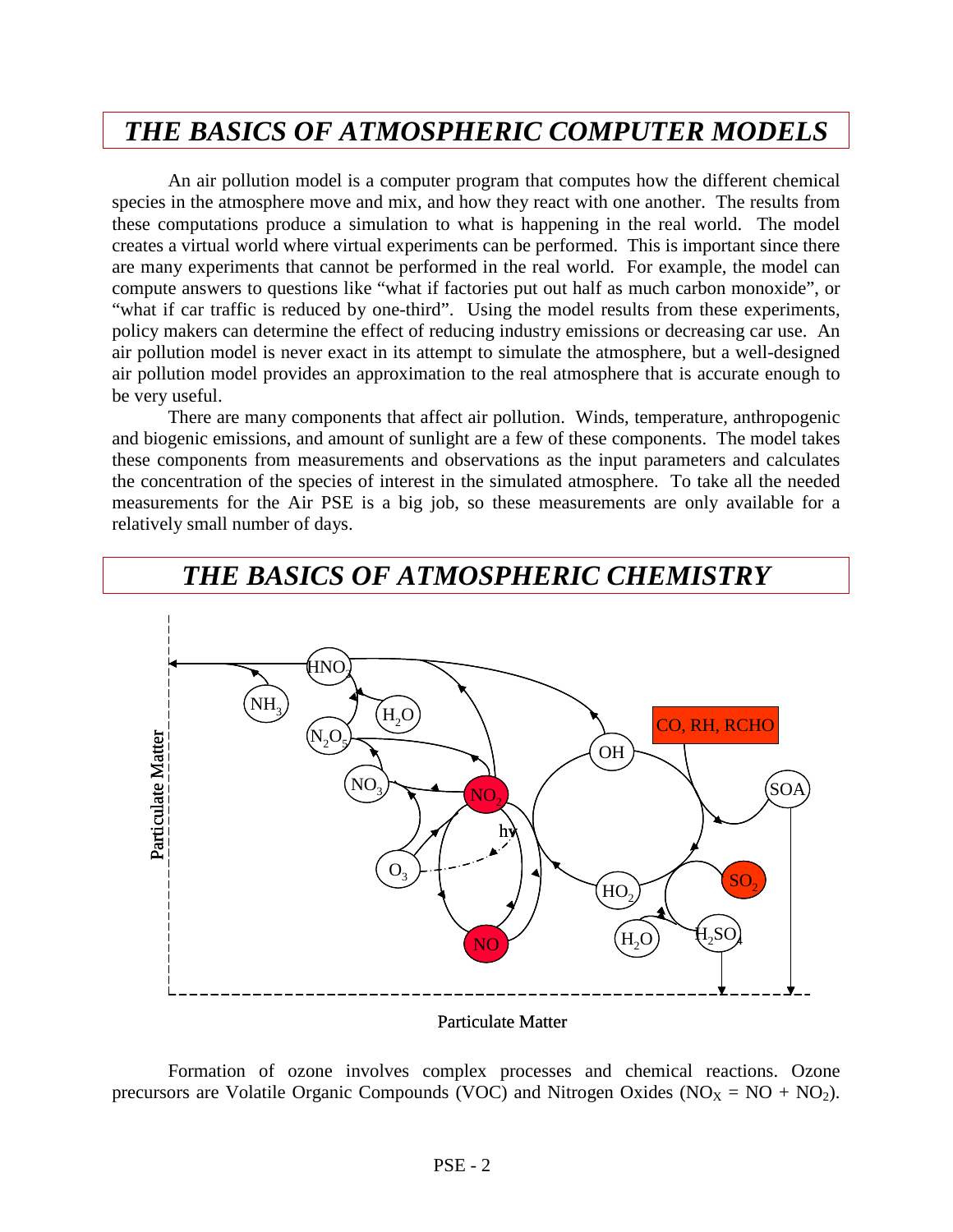Formation of ozone is driven by solar radiation, and hence, peak ozone concentration occurs during the day. Higher temperatures also favor ozone formation. As a result, the highest ozone concentrations occur typically during the summer.

The chemical mechanisms associated with ozone production are so complex that emission reductions of ozone precursors may not necessarily decrease the ozone production rate, depending on the area where these reductions are applied. We'll see some examples of it later.

# *FACTORS THAT AFFECT POLLUTANT CONCENTRATIONS*

- **Initial conditions:** initial values for concentration of all species are needed to start the calculations.
- **Boundary conditions:** concentrations of species at the boundaries of the modeling domain are needed to account for influx of pollutants from outside the basin.
- **Wind field:** wind velocity profiles are needed to determine the transport of pollutants from one region to another. In the Los Angeles area, prevailing winds transport pollution from Los Angeles to inland locations. The San Bernardino Mountains located in the northern and eastern part of the basin act as a trap for pollutants.
- **Diffusion:** the magnitude of diffusion forces, driven solely by the difference in concentrations, is needed for the transfer of pollutants from areas of high to low concentrations. In the horizontal direction, transportation by wind (advection) is significantly more important than diffusion.
- **Deposition:** deposition is needed to determine the rate of removal of pollutants from the atmosphere through pollutant uptake by surfaces. Deposition velocity depends on the nature of each species.
- **Emissions:** pollutants directly emitted into the atmosphere (primary pollutants, e.g. NO) are needed to calculate the concentration of secondary pollutants formed as products of chemical reactions involving primary pollutants (e.g.  $O_3$ , PAN, etc.).
- **Temperature:** temperature is needed because reaction rates are strongly dependent on it. Hence, reactions that produce and destroy ozone are affected by temperature changes. As a result, temperature affects ozone concentration.
- **Humidity:** humidity is needed since there are species that react with or dissolve into water, so water acts as a sink for these species. However, water can also be a source for other species, such as the OH radical, which is the most important atmospheric oxidant during daytime.
- **Ultra Violet (UV) radiation:** UV radiation drives the photochemical reactions that lead to the formation of ozone. Consequently, ozone concentration peaks during the day.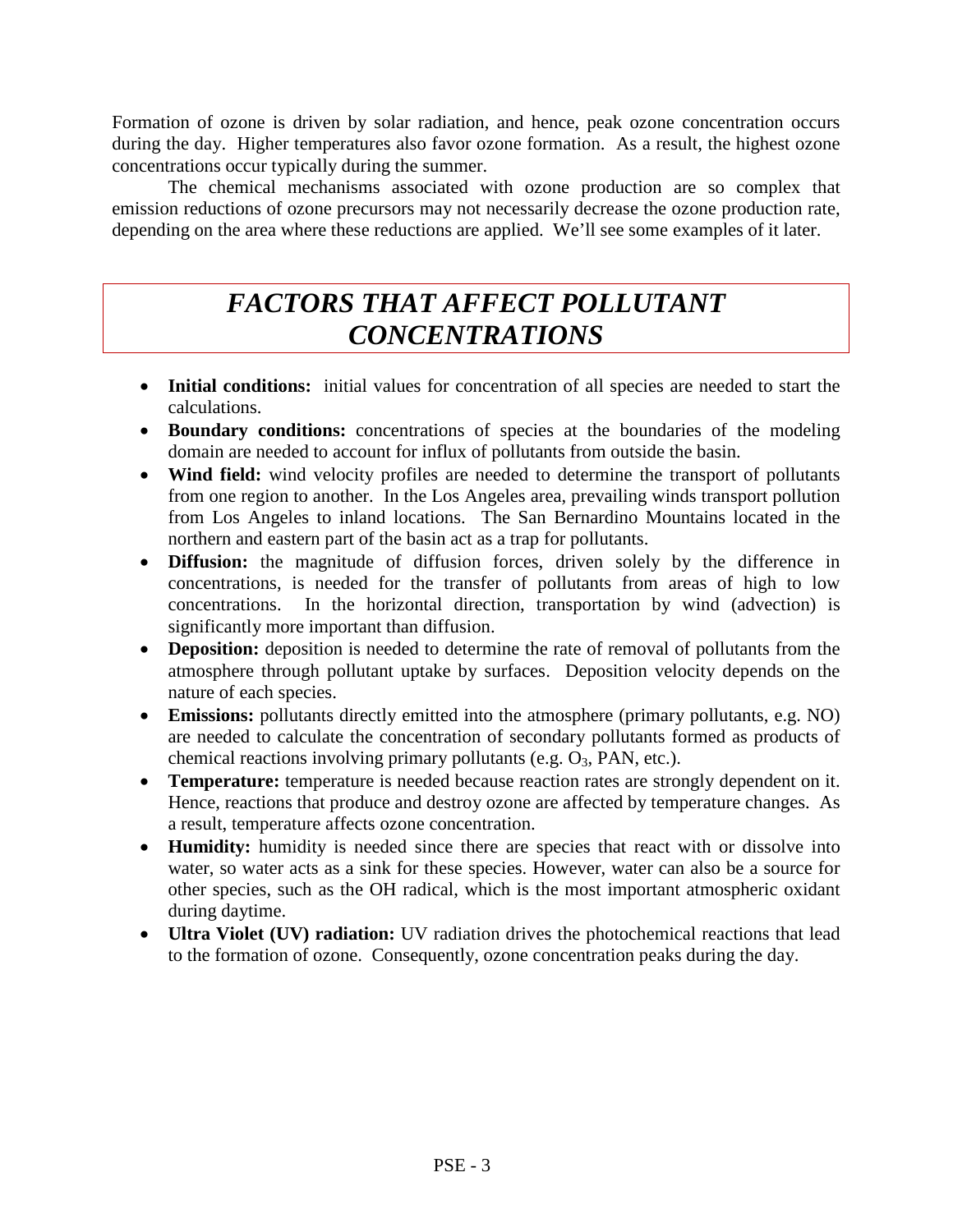# *GETTING STARTED*

#### **USING THE DEMO**

The following description of the DEMO gives an instructive overview geared for new users.

After reading "the basics of atmospheric computer models", you are ready to start using Air PSE. The best way for a new user to be introduced to the PSE Air is to watch the demo. Access the DEMO by selecting *Help* on the menu bar, and then clicking on *DEMO*.



The DEMO describes the three major steps involved in a model run.

- 1. Create a new command file that contains the information about the changes made to the model from the default values.
- 2. Run the model with the new command file.
- 3. View the results of the model run.

The following is a description of the steps that are performed by the DEMO. (After viewing the DEMO once or twice, it is recommended that the user replicate the steps without the DEMO).

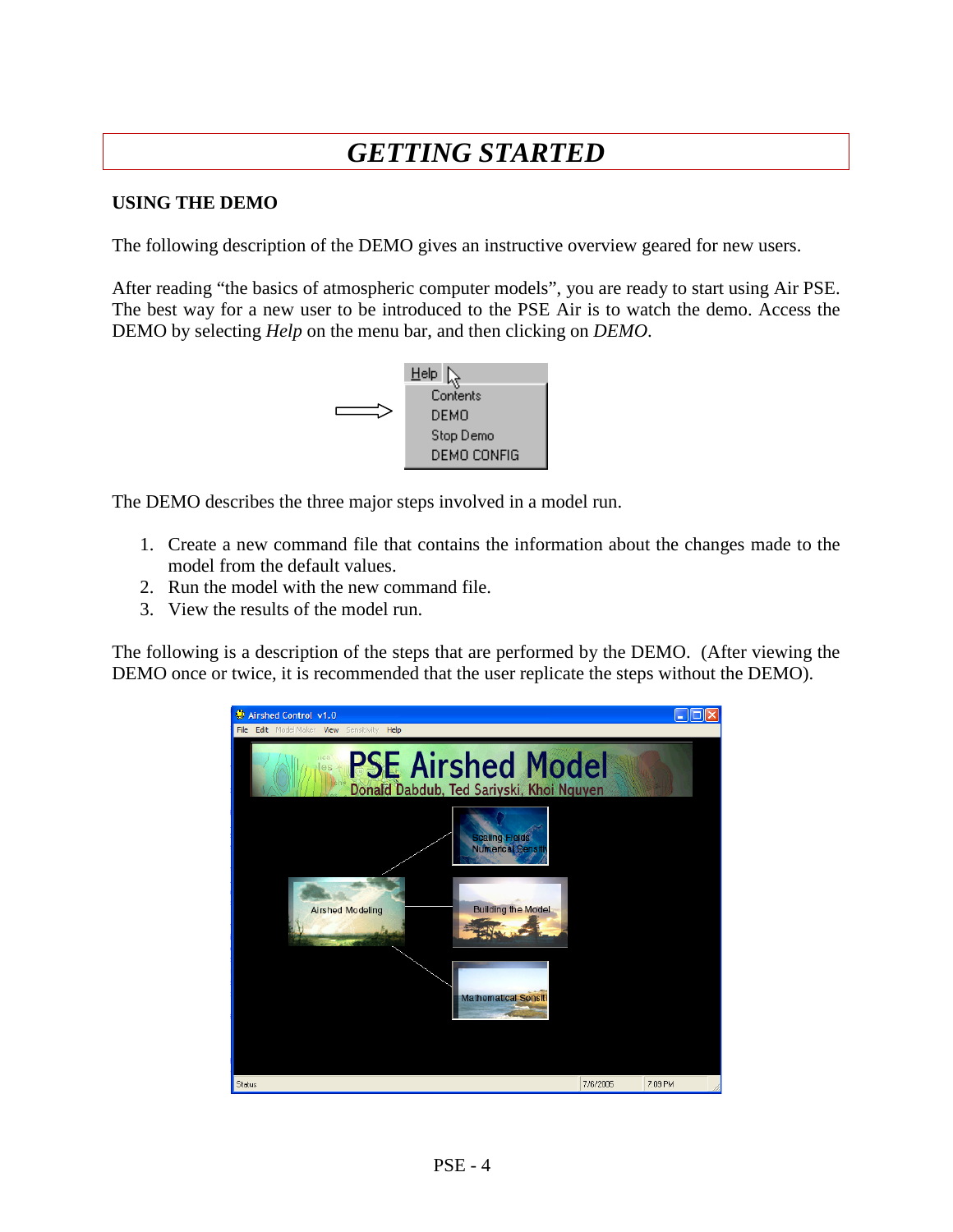#### **DEMONSTRATIONS**

#### **INITITAL STEP**

A – Select the *Scaling Fields/Numerical Sensitivity* box (this allows access to the menu headers needed to do a model run).

#### **CREATE A NEW COMMAND FILE:**

B – Under *File* on the menu bar, select *New*. Note that nothing visual happens here (the file will be saved later).

C – Under *Edit* on the menu bar, select *Choose Operators*. The DEMO will turn off Aerosol Dynamics since it is very time consuming to compute.

D – Under *Edit* on the menu bar, select *Scaling Fields*. This is where the majority of changes to the model inputs are made. Each input change requires five steps. The order of these steps is important!

- 1. Choose the *Field Type* to be changed. A description of the field types is given in the "Explanation of Terms" section of this manual.
- 2. Choose a region where the field will be modified. This can be done in two ways. First, a new area can be defined by clicking on *PolyLine, Rectangle*, or *Circle. PolyLine* defines an irregular polygon by its vertices, *Rectangle* defines the region by its diagonal corners, and *Circle* defines the region by its center and perimeter. After the shape is drawn, click on the area and a red line will outline the area. Alternatively, *Copy Field* will define a region that has been used in the modification of another field.
- 3. Enter the factor the field is to be scaled by (e.g. enter 5 to have all values of the field increased by a factor of 5). Then, click on *Scale by*, followed by a click on the region defined in step 2. Hash marks should appear inside the region.
- 4. Choose the hours in which the field will be scaled. To have all hours scaled by the scale factor from step 3, click on *Uniform*. This will change the hourly scale factor to "1" for every hour. If only some hours are to be scaled, enter the scale factor individually for each hour.
- 5. If desired, choose the species that will be scaled. This works identically to the hour selection in step 4. A description of all the species is given in the "Chemical Species" section of this manual.

*NOTE: The final scale by value takes the primary scale by value in step 3, multiplies it by the hour scale by value in step 4 and the species scale by value in step 5.*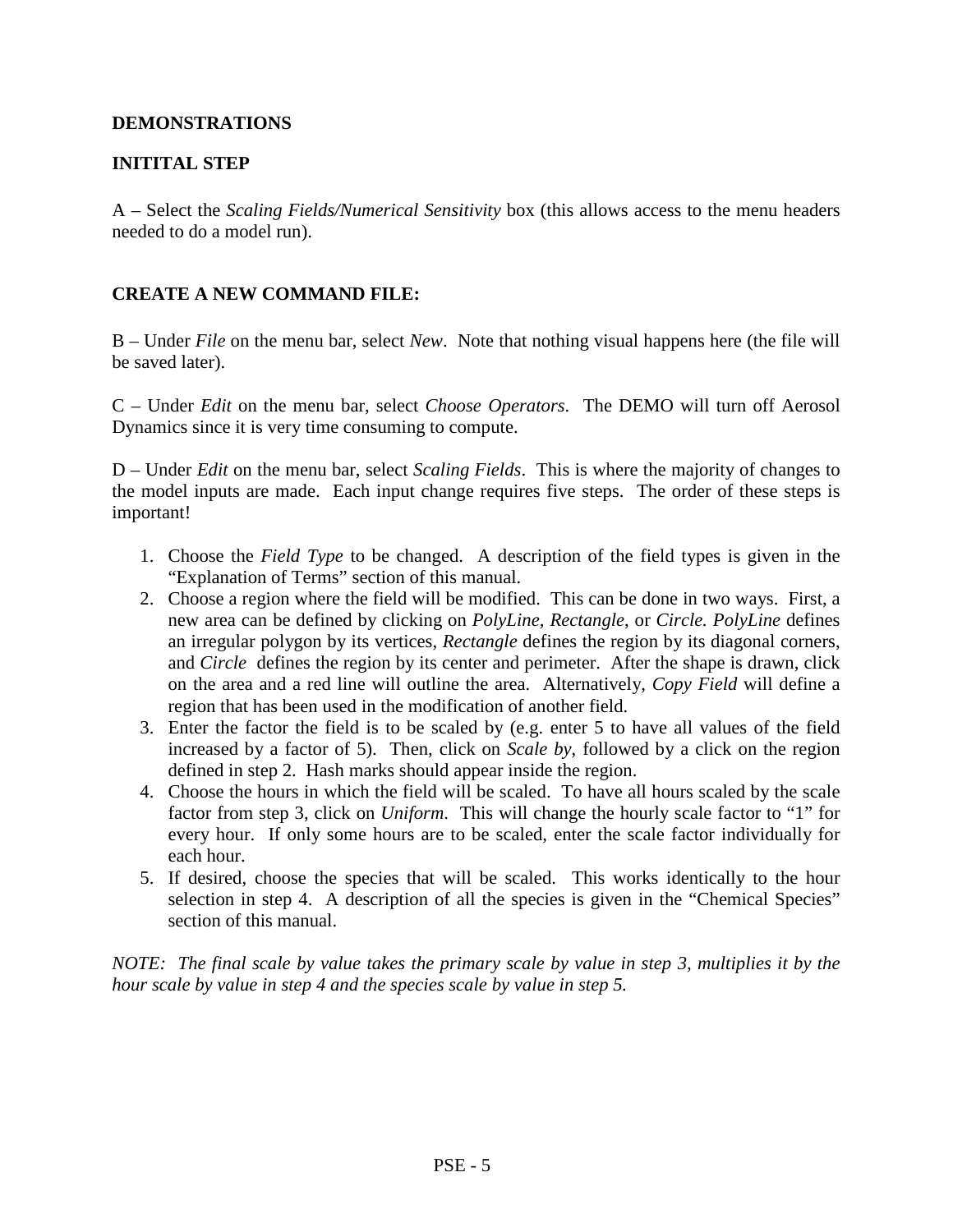These 5 steps are repeated for each field that is to be scaled. Again, the order is important. The scale by value for each of the modified fields can be double-check by hovering the mouse over the regions of interest, and the number in the *values* box should change accordingly.



When all desired fields have been scaled, click on *OK*.

E – Under *File* on the menu bar, select *Save* and save your command file.

## **RUN THE MODEL USING THE NEW COMMAND FILE**

F – Under *File* on the menu bar, select *Execute Gas* (this could take a while).

## **VIEW THE RESULTS**

- G Under *View* on the menu bar, select *Contour*.
	- 1. Click on *Open File* and choose the file that has the same prefix as the model run to be investigated.
	- 2. Choose *Output Concentrations* under *Field Type*.
	- 3. Choose the *Hour* (from a 24-hour clock) and *Level* to be plotted. (Note: there is only one option for the *Day*.)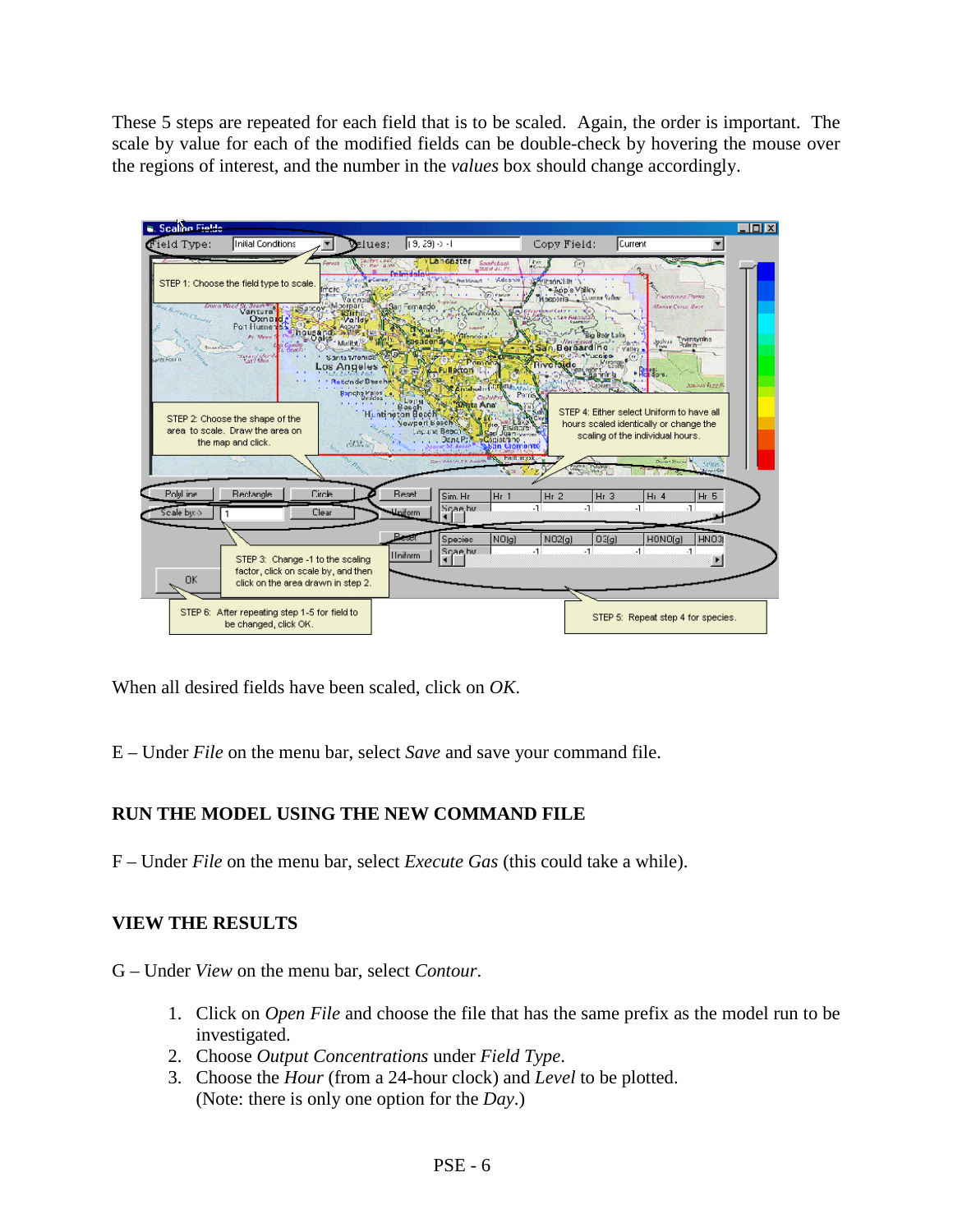- 4. Choose the *Species* to be plotted. (A full list of species is given under "Chemical Species" section of this manual).
- 5. If you wish to see the locations of cities on the plot, click on *PlotOptions* and select the cities.



6. Click on *Plot*.

Fields from the base case can also be plotted, including emissions, temperature and initial conditions. This can be done by selecting a field other than output concentrations from the fields. Opening a file is not necessary to view these fields.

H – Under *View* on the menu bar*,* select *Time Series*.

- 1. Click on *Open File* and choose the file that has the same prefix as the model run to be investigated.
- 2. Choose *Output Concentrations* under *Field Type*.
- 3. Choose the *City* and *Level* to be plotted. (Note: there is only one option for the *Day*.)
- 4. Choose the *Species* to be plotted. (A full list of species is given under "Chemical Species" section of this manual).
- 5. Click on *Plot*.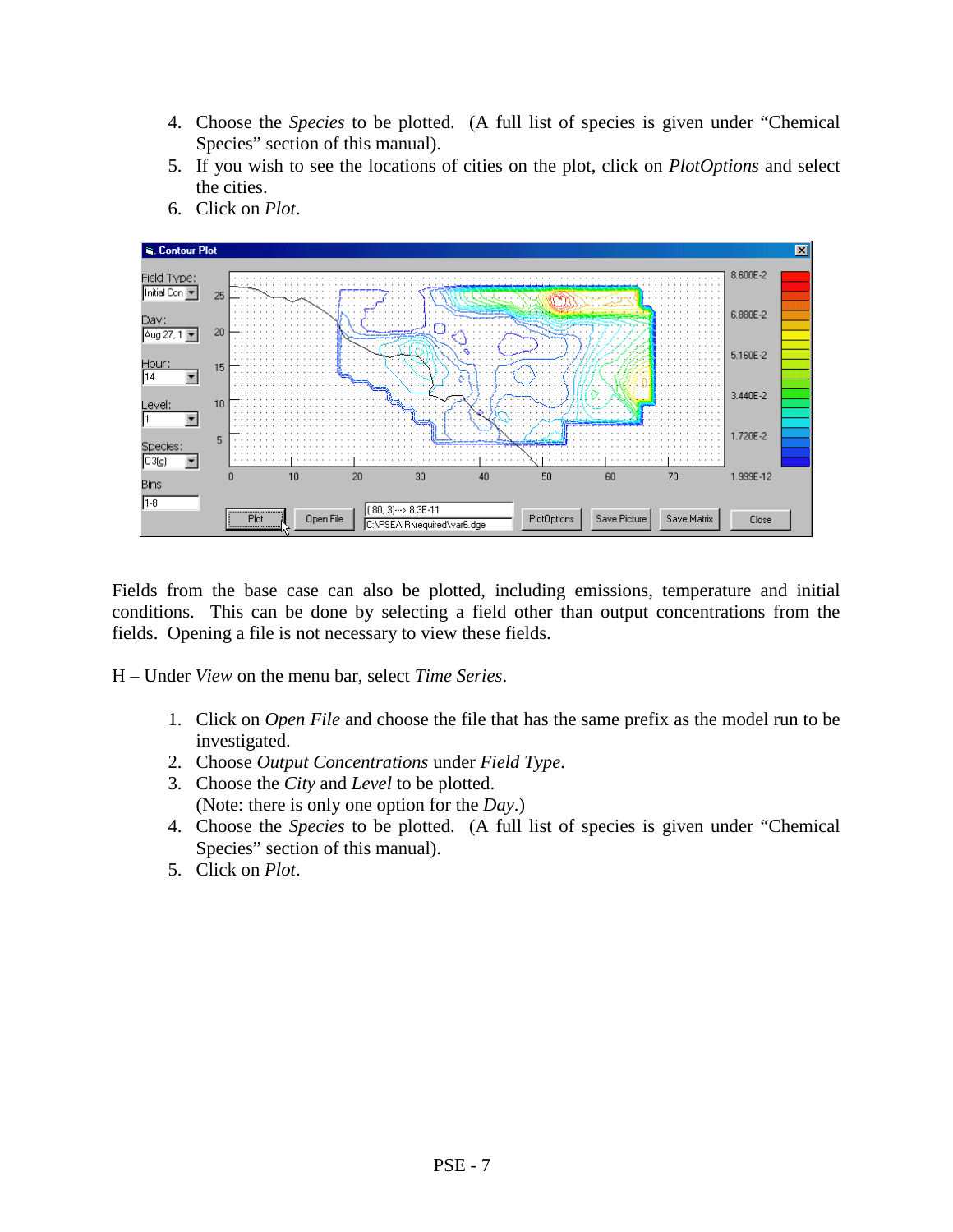

The plotting provided in the Air PSE is intended for a quick viewing of results. For more advanced viewing the *Save Matrix* or *Save Vector* buttons will save your results to a file that can be accessed by a plotting program.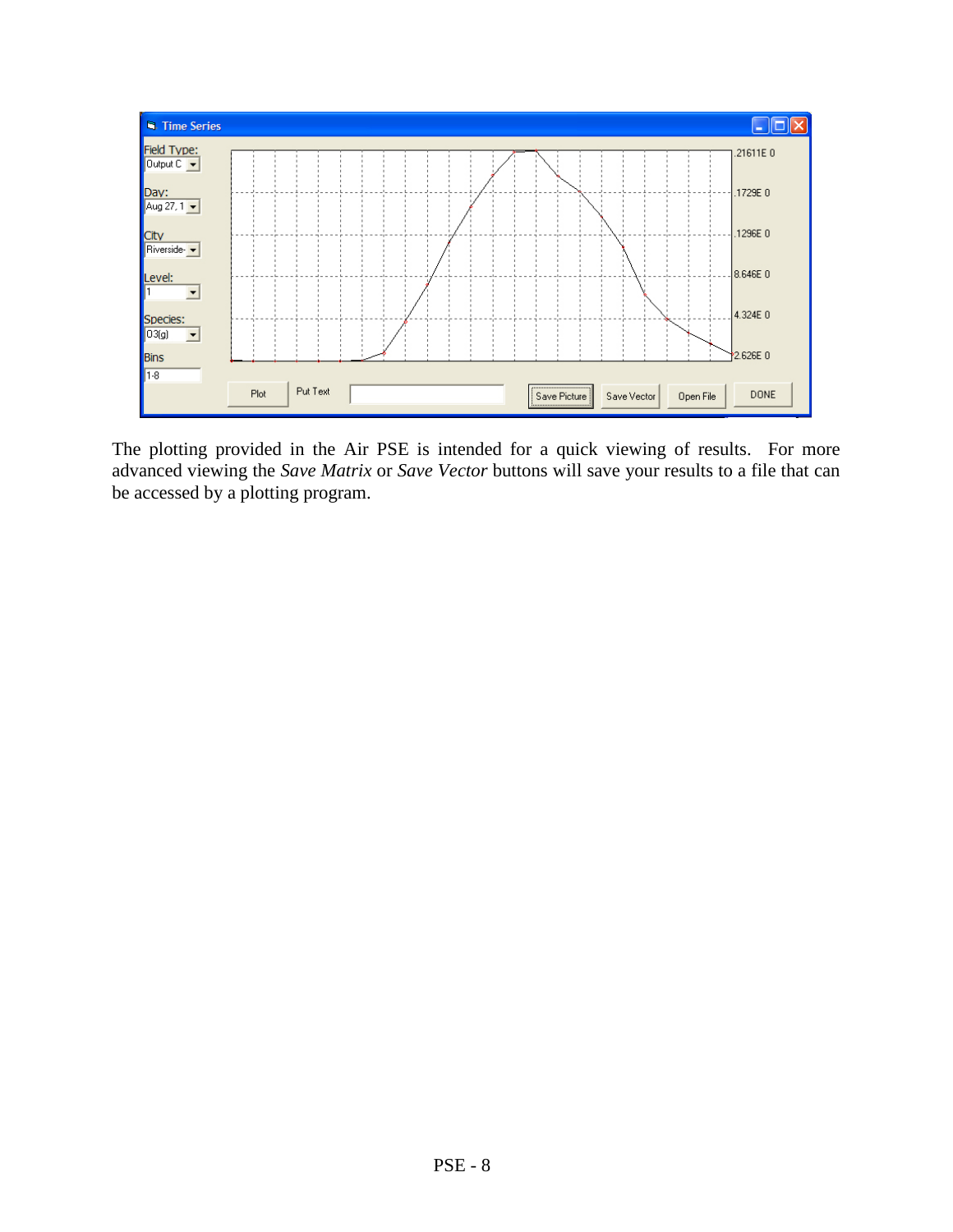# *EXERCISES*

**1) The base case**. The base case is doing a model without changing any of the inputs.

#### Procedures:

- 1. Create a new file.
- 2. Turn off *Aerosol Dynamics*
- 3. Save that file as *basecase*.
- 4. Run the "gas" model.
- 5. View the output.

#### Questions:

• Look at ozone concentration contours at hours 6-14. What is happening to the ozone level distributions as the day progresses? Why?

• What is the maximum ozone concentration? At what hour does this occur? Where is this peak located (what grid point)? Can you try to explain this phenomenon?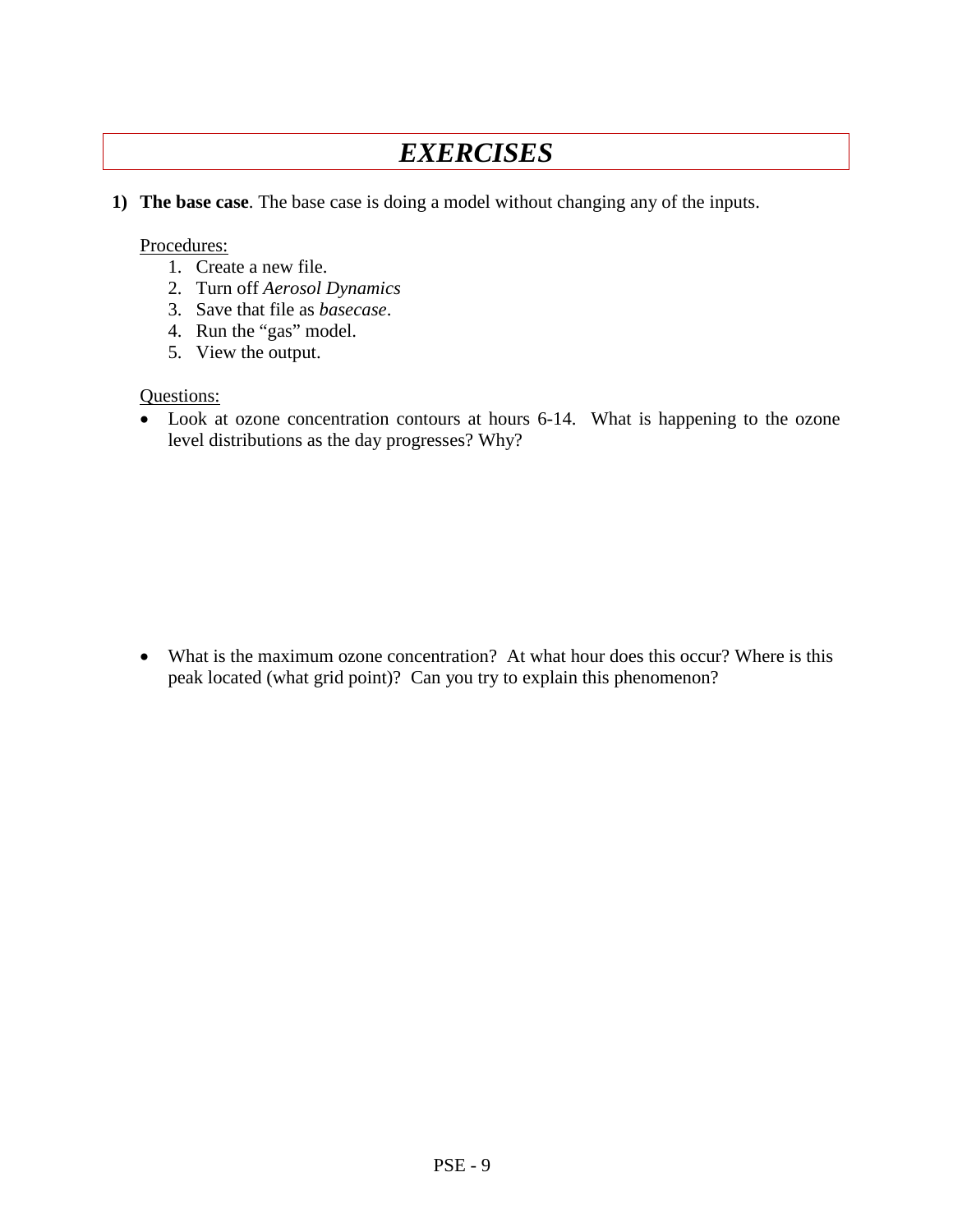**2) What happens on a really hot day?** Let's examine the effects of changing the temperature profile of the domain.

#### Procedures:

- 1. Create a new file.
- 2. Turn off *Aerosol Dynamics.*
- 3. Under *Edit* on the menu bar, select *Scaling Fields*. Under *Field Type*, select *Temperature.* Increase the temperature field by a factor of 2 over the entire domain.
- 4. Save the file as *hightemp*.
- 5. Run the "gas" model.
- 6. View the output for ozone on *Level 1* for *Hour 16*.

#### Questions:

- What is the maximum ozone concentration? Where?
- How are the ozone concentration contours different from the base case?
- **3) A completely clean day.** Suppose a miracle happens and the air is completely clean. Set all the initial concentrations to zero and run the model. Look at the ozone concentration contours for this "clean" day.
	- What is the maximum ozone concentration? When does this occur? Where is this peak located?

• How does this compare to the base case? Is it what you would have expected?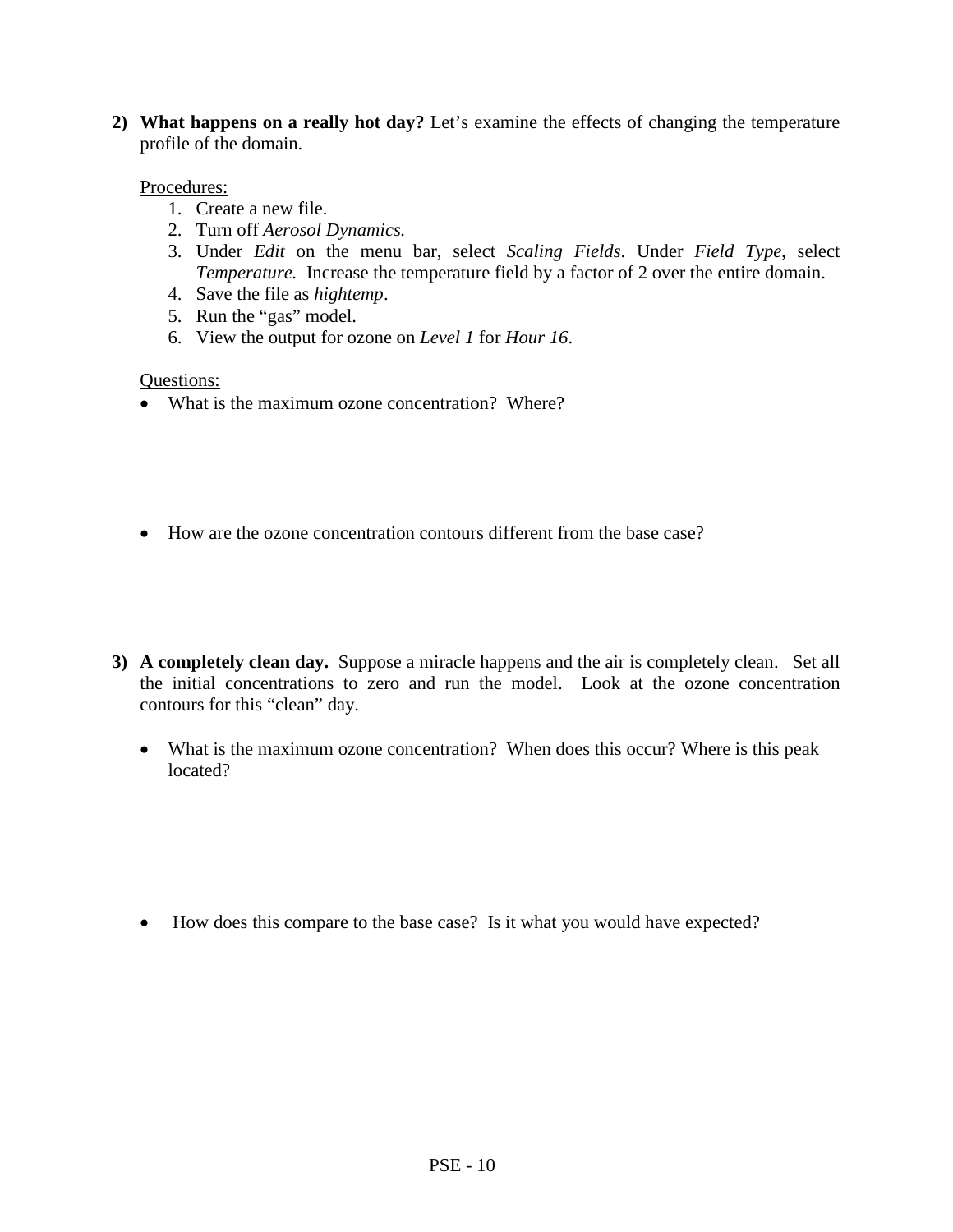- **4A) Holiday**. Try to model a busy holiday.
	- What input fields would you expect to change on a busy holiday?

• How would you estimate and implement these changes in the named input fields?

Put these changes into the model and run a "holiday" case. Look at ozone concentration through the day

• What is the maximum ozone concentration? At what hour does this occur? Where is this peak located?

• How does the holiday case compare to the base case?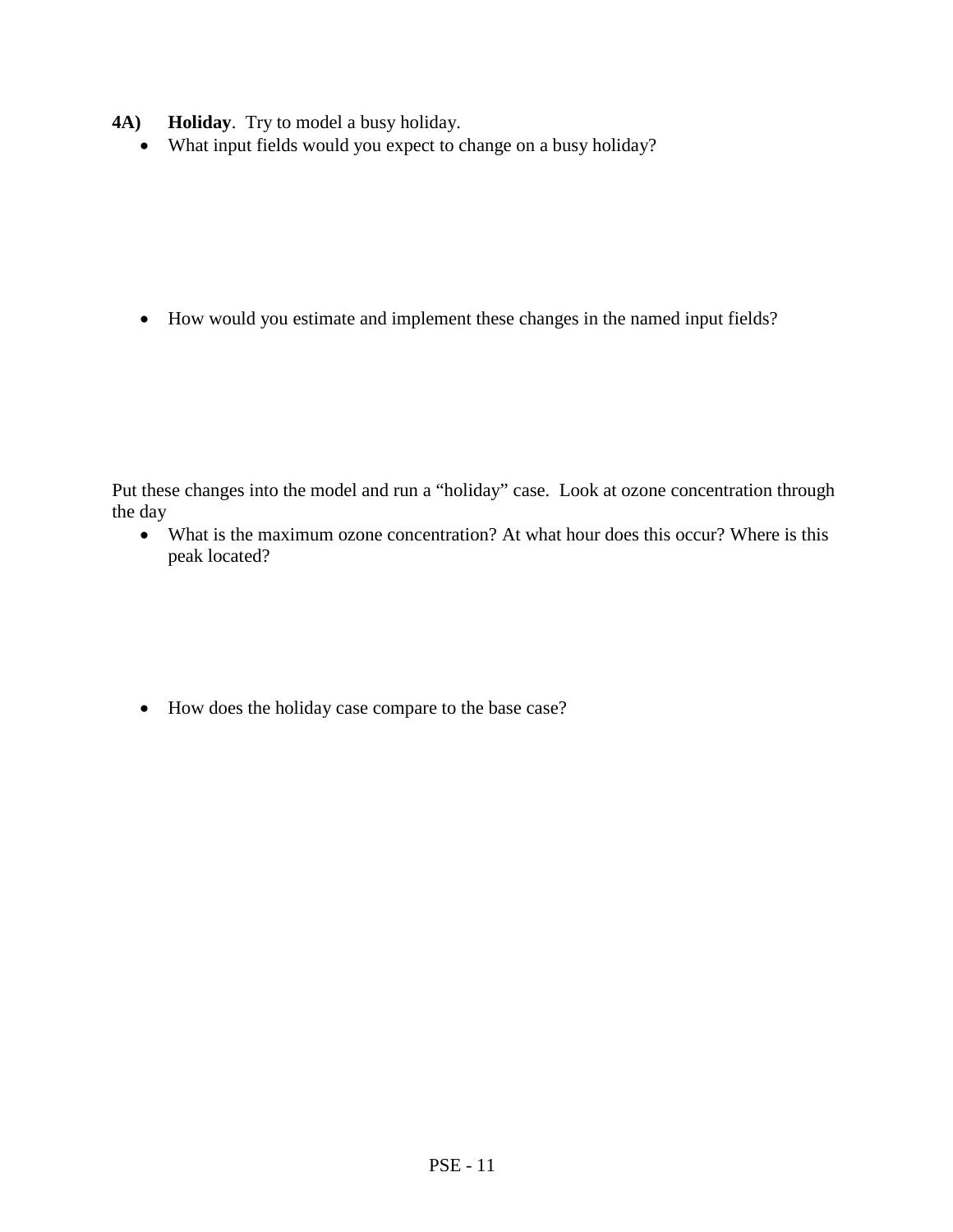- **4B) Cloudy Day**. Try to replicate a cloudy day
	- What model input parameters will be affected by a cloudy day?
	- How would you estimate and implement the change in these parameters?
	- Which parameter would you expect to have the biggest effect on max ozone concentration? Why?

Run a model case with for each parameter you think will vary, changing only that one parameter for that model run. Then run a model case with all the parameters changed included. Examine the ozone concentration contours for all model runs.

- Which individual parameter had the biggest effect on ozone concentration? How does this vary geographically?
- Did the model with all the changes do what you would expect from looking at the models with the individual changes? Explain.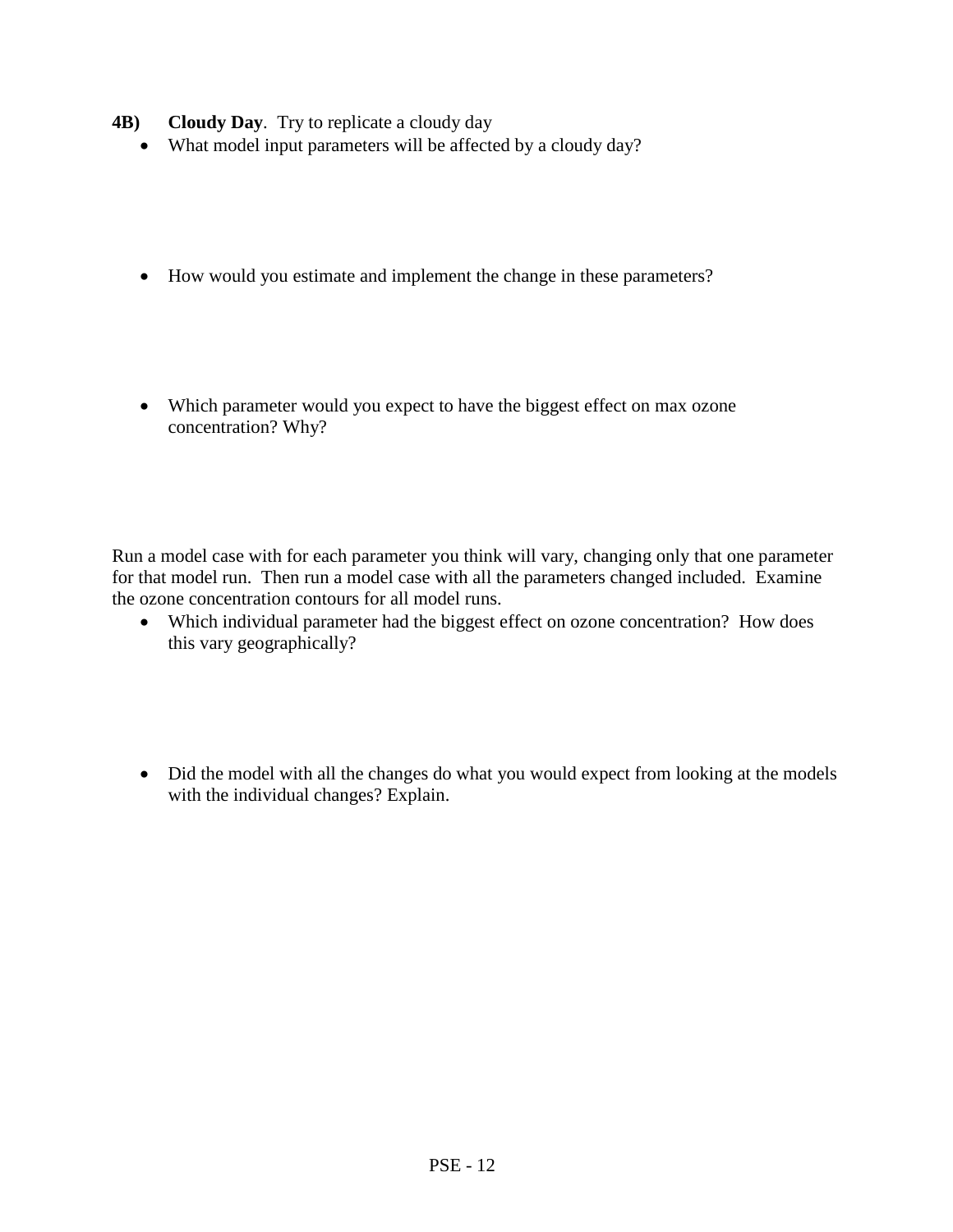**5) Save the planet!** If you were in charge of making a policy to decrease (max) ozone concentration, but could only vary 1 input field, which one would it be? You may scale any input field by ½ or 2. Look at the chemical mechanism and try to consider all the factors that affect air pollution presented above (Prelab pages 2-3).

• How did the maximum ozone concentration change? Try to explain the change.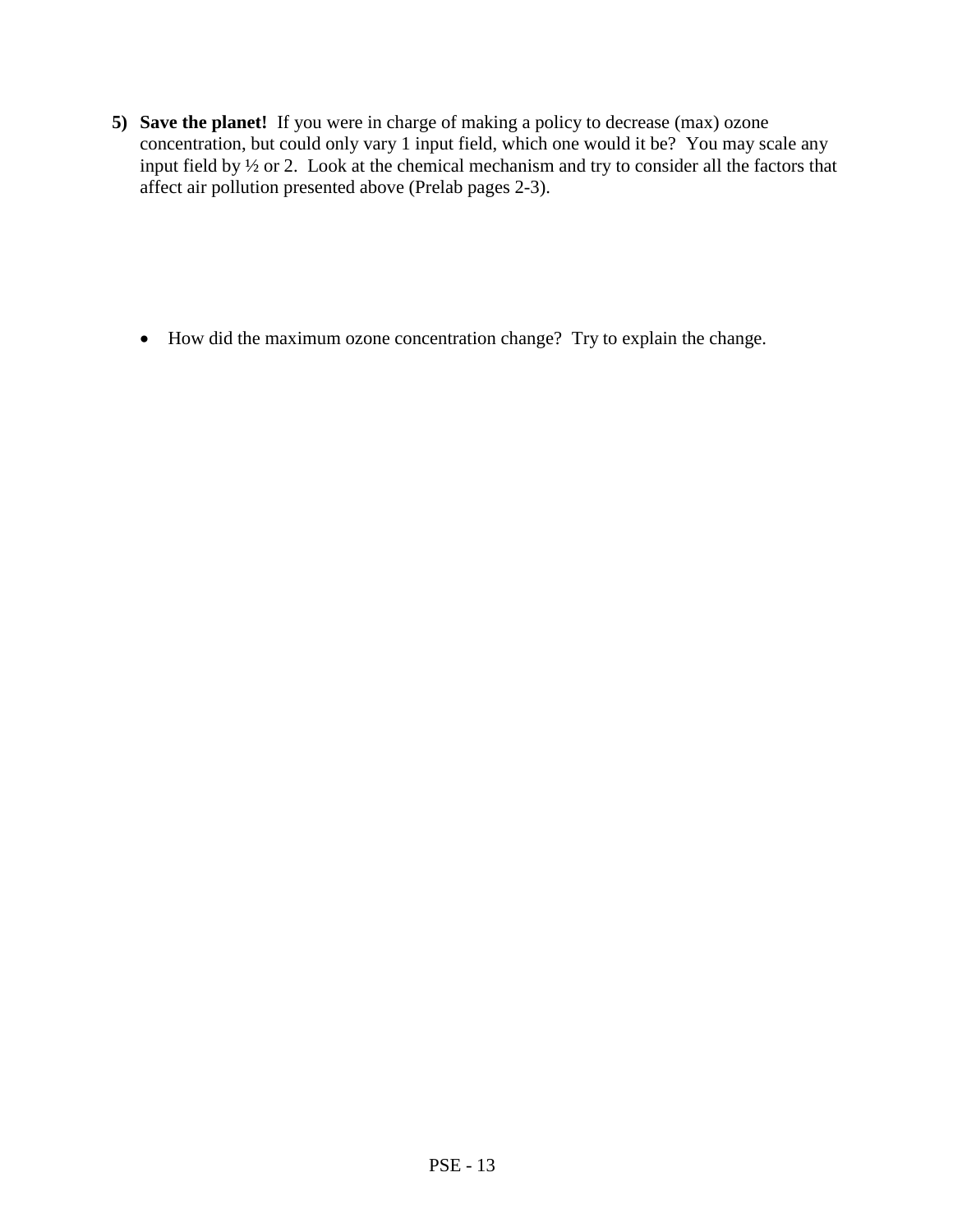# *THE DETAILS*

#### **LISTING OF OPERATIONS**

The following is a listing of all the operations that can be performed within the PSE Air.

#### **File**

- **New** -Opens a new command file. (You don't see anything here**)**
- **Open** -Opens an existing command file.
- **Save** -Saves a command file under the name given by the user.
- **Execute Air Model** -Executes the model with aerosols?
- **Execute Gas Model -**Executes the model.
- **Exit** -Exit the program.

#### **Edit**

• **Scale Fields:**

Field Type: Choose the field type to be modified.

Values: States the field value at the current location of the curser. Copy Field: Allows the modification area for one field to be copied to another field. Poly Line / Rectangle / Circle: Three types of modification areas that can be drawn. Scale by: This is the primary scale by field.

Hours:

Reset: Sets all hours to  $-1$  (no scaling).

Uniform: Sets all hours to 1 (scale by primary value).

Scale by: Allows individual hours to be scaled.

Species:

Reset: Sets all species to  $-1$  (no scaling). Uniform: Sets all species to 1 (scale by primary value). Scale by: Allow individual species to be scaled.

#### • **Choose Operators**

Deselect any operators that are not desired with the model run.

#### **Model Maker**

This feature is currently not operational.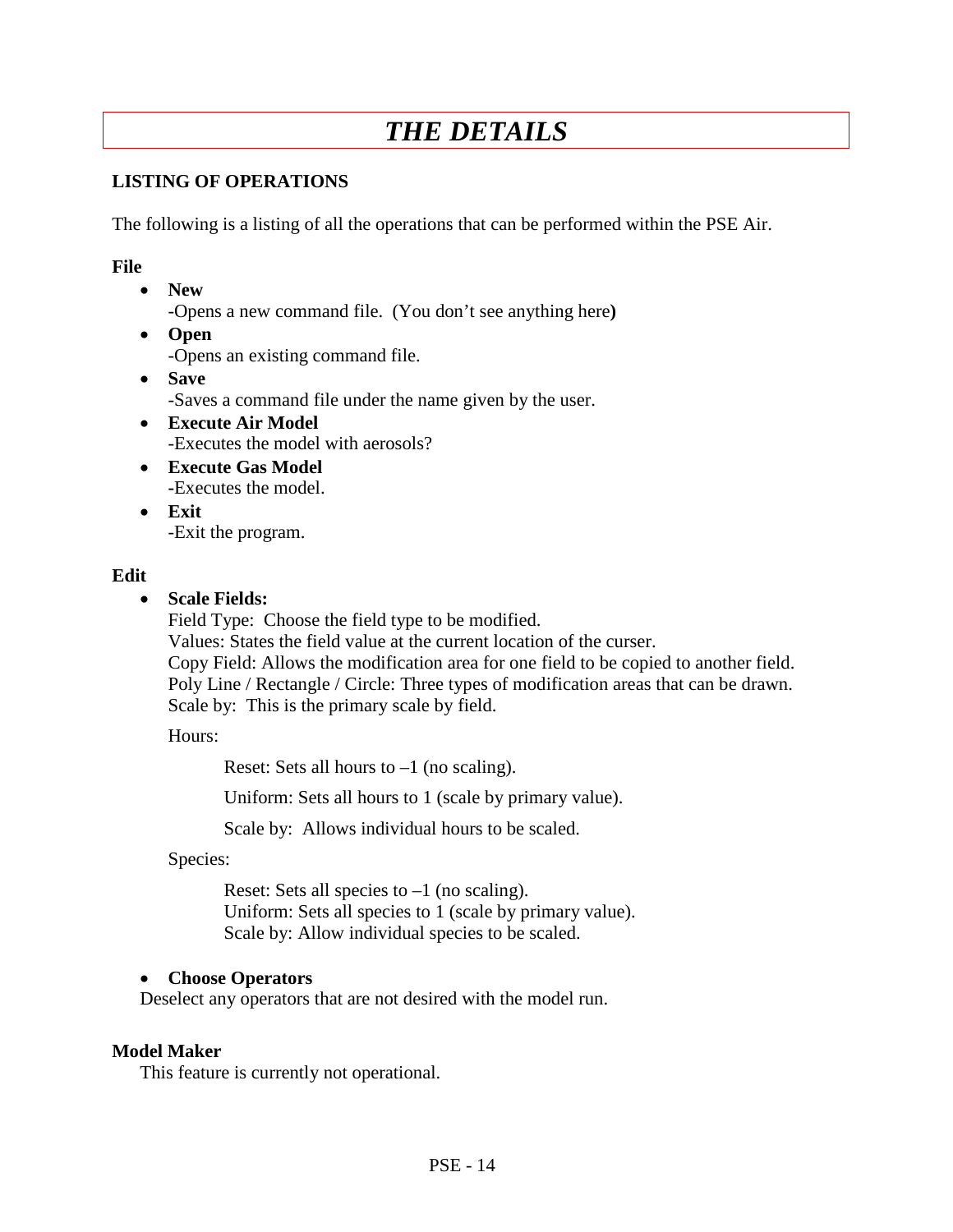#### **View**

## • **Contours**

Field Type:

Day: Set the day to be plotted. Hour: Set the hour to be plotted. Level: Set the level to be plotted. Species: Choose the species to be plotted

Bins:

Plot: Plot the chosen field

Open File: Open the file with output concentrations.

Plot Options: Add city dots to the plot.

Save Picture: Save graphics

Save Matrix: Save data (to be used in another program)

Close:

## • **Time Series**

Most options are identical to Contours, with the following exception: City: Choose the location to be plotted

# **Sensitivity**

## **Help**

• **Contents** 

Gives a description of the model

## • **Demo**

Runs a demonstration of PSE Air

## • **Stop Demo**

Stops the demonstration run.

## • **Demo Config**

Allows modification to the demonstration run.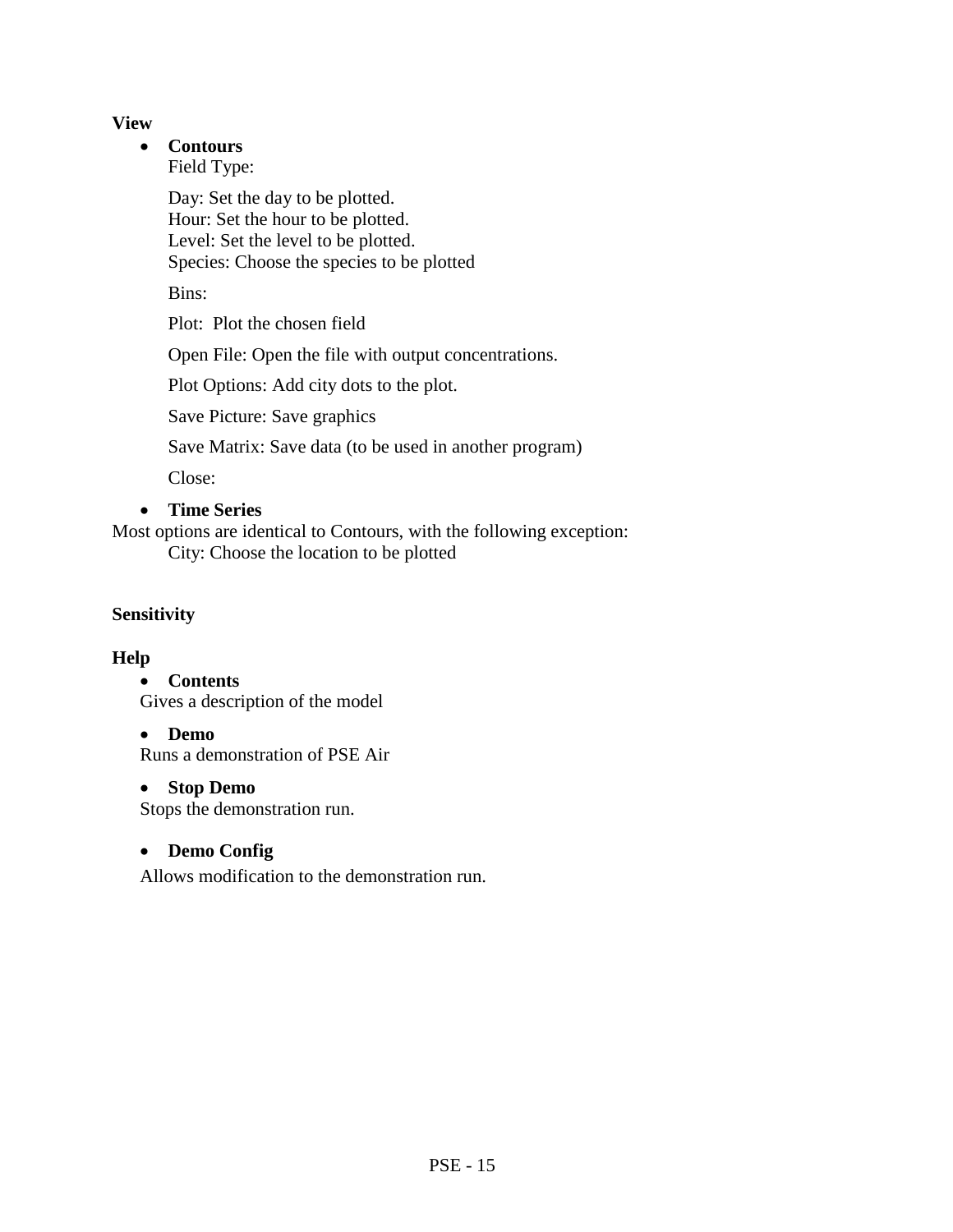## **EXPLANATION OF TERMS**

**Field Type**: There are 11 elements (fields) of the original model that can be changed using PSE Air for experimental purposes.

- 1) **Initial Conditions** are the concentrations of species at the beginning of the model run.
- 2) **Boundary Conditions** are the concentrations of species at the edges of the model area.
- 3) **Wind Fields** are the wind speeds throughout the model run.
- 4) Horizontal diffusion
- 5) Vertical Diffusion
- 6) **Deposition** is the rate at which species are deposited on the ground.
- 7) **Area Emissions** are the emissions of species during the model run primarily from cars.
- 8) **Point Emissions** are the emissions of species during the model run primarily from industry.
- 9) **Temperature**
- 10) **Humidity**
- 11) **Ultra Violet Radiation**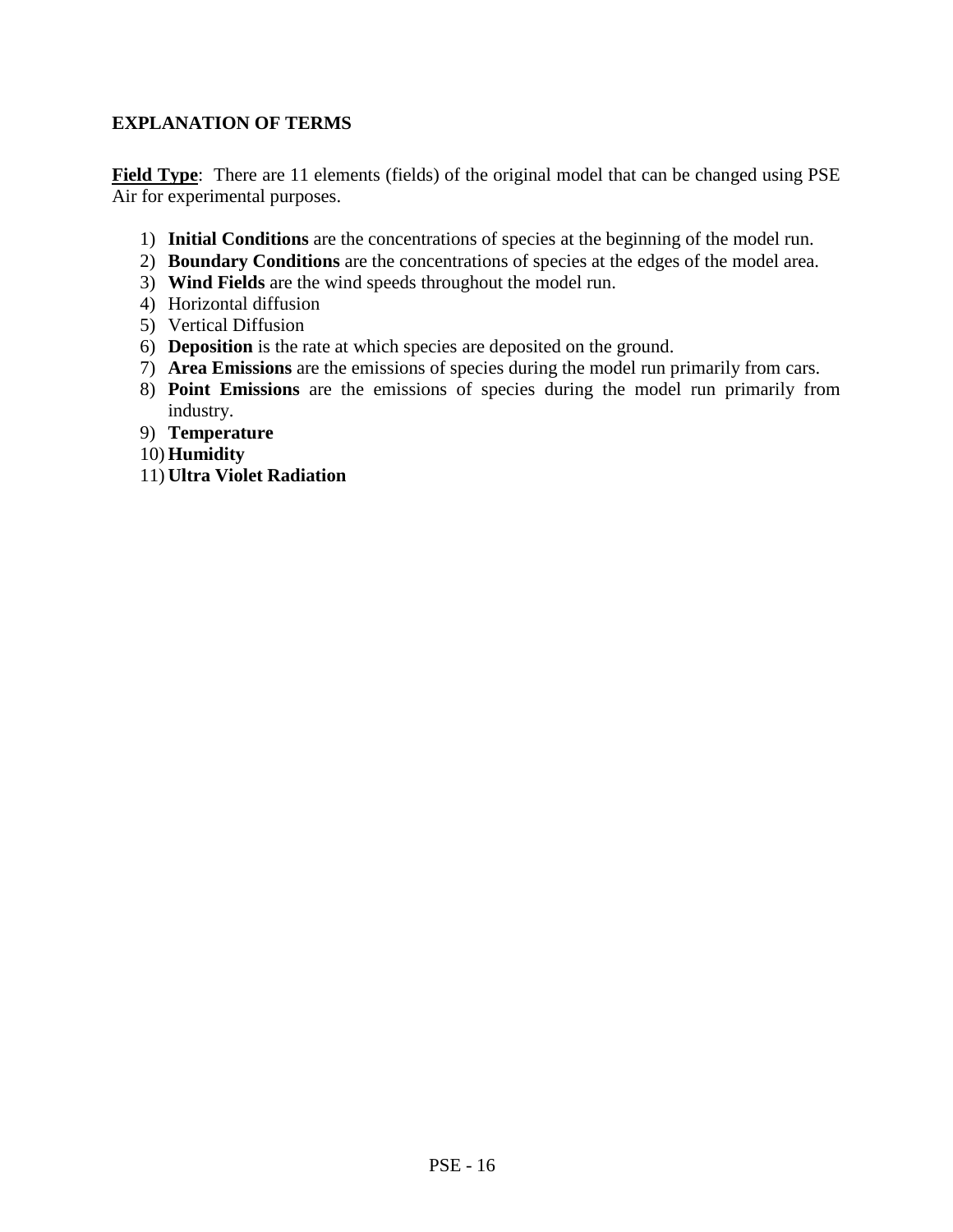#### **CHEMICAL SPECIES**

#### **Gas phase species:**

NO - NITRIC OXIDE NO2 - NITROGEN DIOXIDE O3 - OZONE HONO - NITROUS ACID HNO3 - NITRIC ACID HNO4 - PERNITRIC ACID N2O5 - NITROGEN PENTOXIDE NO3 - NITRATE RADICAL HO2 - HYDROPEROXY RADICAL CO - CARBON MONOXIDE HCHO - FORMALDEHYDE ALD2 - LUMPED ALDEHYDE MEK - METHYL ETHYL KETONE MGLY - METHYLGLYOXYL PAN - PEROXYL ACYL NITRATE RO2 - TOTAL RO2 RADICALS MCO3 - CH3CO3 RADICAL ALKN - ALKYL NITRATE ALKA - >C3 ALKANES ETHE - ETHENE ALKE - >C2 ALKENES TOLU - TOLUENE AROM - AROMATICS DIAL - UNKNOWN DICARBONYLS NPHE - NITROPHENOLS NH3 - AMMONIA NIT - AEROSOL NITRATE ISOP - ISOPRENE APIN - a-PINENE BPIN - b-PINENE MYRC - MYRCENE CARN - d3-CARENE

#### **Aerosol species:**

Na, sodium SO4, sulfate NH4, ammonium  $NO<sub>3</sub>$ , nitrate Cl, chloride K, potassium Ca, calcium Mg, magnesium  $H_2CO_3$ , carbonic acid H<sub>2</sub>O, water *Other inorganic species:*

- LIMO LIMONENE MEOH - METHANOL ETOH - ETHANOL MTBE - METHYL TERT-BUTYL ETHER OSD - O SINGLET D O - O ATOM OH - HYDROXYL RADICAL RO2R - GENERAL RO2 #1 R2O2 - GENERAL RO2 #2 RO2N - ALKYL NITRATE RO2 RO2P - PHENOL RO2 BZN2 - BENZALDEHYDE N-RO2 BZO - PHENOXY RADICAL H2O2 - HYDROOGEN PEROXIDE H2O - WATER VAPOR O2 - OXYGEN H2 - HYDROGEN SO2 - SULFUR DIOXIDE SO3 - SULFUR TRIOXIDE (RAPIDLY FORMS H2SO4) M - THIRD BODY HCL - Hydrochloric acid ATO1 - Condensable vapor 1 from toluene ATO2 - Condensable vapor 2 from toluene AAR1 - Condensable vapor 1 from higher aromatics AAR2 - Condensable vapor 2 from higher aromatics AAP1 - Condensable vapor 1 from monoterpenes AAP2 - Condensable vapor 2 from monoterpenes
	- EC, elemental carbon TA, toluene product 1 TB, toluene product 2 AA, higher aromatic product 1 AB, higher aromatic product 2 PA, mono-terpene product 1 PB, mono-terpene product 2 OO, other organic species.